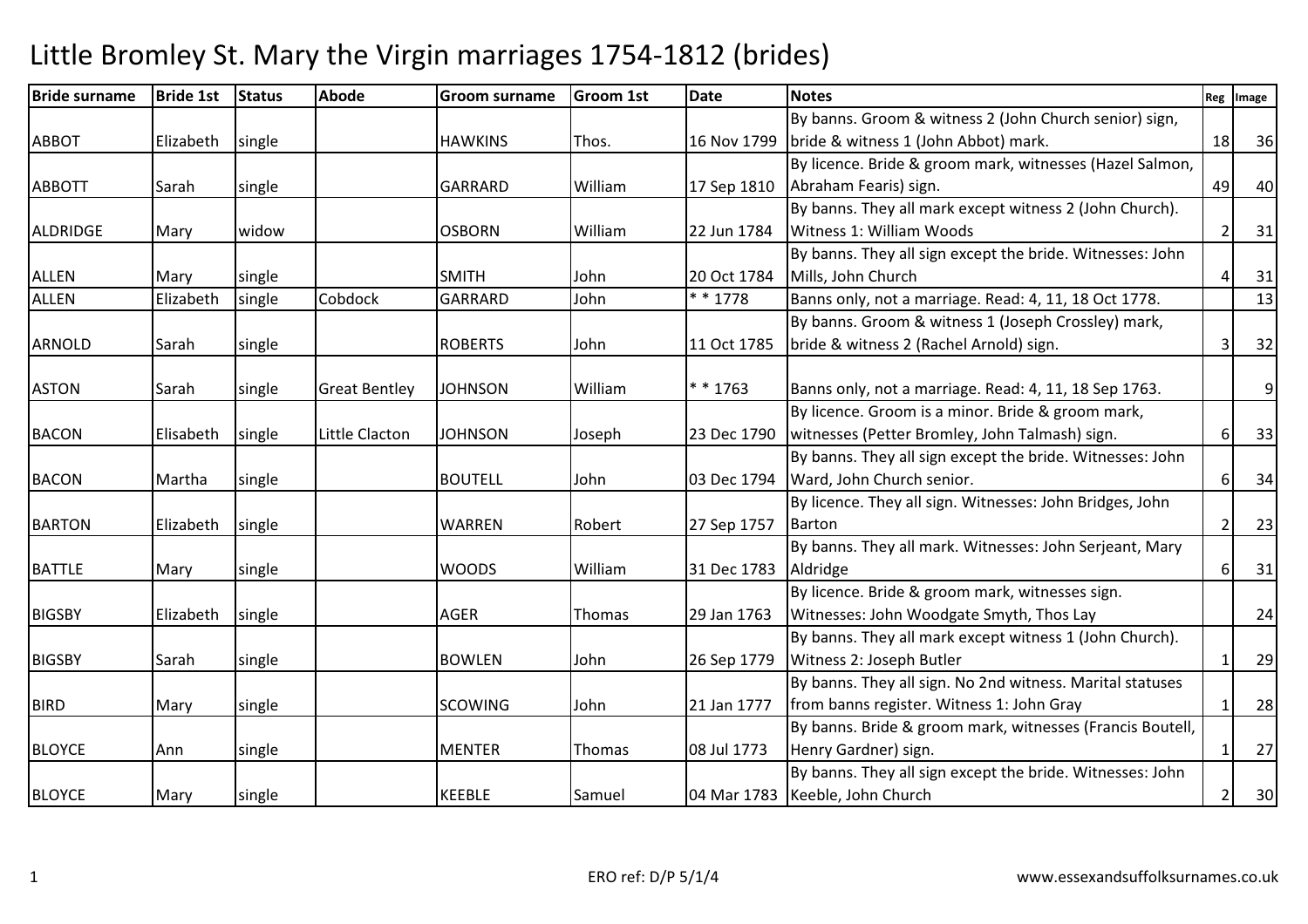| <b>Bride surname</b> | <b>Bride 1st</b> | <b>Status</b> | <b>Abode</b>        | <b>Groom surname</b> | <b>Groom 1st</b> | <b>Date</b>        | <b>Notes</b>                                                  | Reg             | Image          |
|----------------------|------------------|---------------|---------------------|----------------------|------------------|--------------------|---------------------------------------------------------------|-----------------|----------------|
| <b>BLOYCE</b>        | Mary             | single        |                     | <b>KEEBLE</b>        | Samuel           | * * 1783           | Banns only, not a marriage. Read: 16, 23 Feb, 2 Mar 1783.     |                 | 14             |
|                      |                  |               |                     |                      |                  |                    |                                                               |                 |                |
| <b>BRENDLE</b>       | Elisabeth        | single        |                     | <b>TOSPELL</b>       | James            | * * 1782           | Banns only, not a marriage. Read: 22 Sep, 6, 13 Oct 1782.     |                 | 14             |
|                      |                  |               |                     |                      |                  |                    | By banns. They all mark except witness 2 (Thos Hawkins).      |                 |                |
| <b>BURMAN</b>        | Lydia            | spinster      |                     | <b>BARNARD</b>       | Bartholomew      | 18 Nov 1790        | Witness 1: Samuel Hill                                        | 4               | 33             |
| <b>BYNES</b>         | Elizabeth        | single        | <b>Much Bromley</b> | <b>HAYWARD</b>       | John             | * * 1756           | Banns only, not a marriage. Read: 3, 10, 17 Oct 1756.         |                 | $\overline{7}$ |
|                      |                  |               |                     |                      |                  |                    | By licence. They all sign. Witnesses: Benj. Carrington, Thos. |                 |                |
| <b>CARRINGTON</b>    | Mary             | single        |                     | <b>NUNN</b>          | Thomas           | 29 May 1777 Newman |                                                               | $\overline{2}$  | 28             |
|                      |                  |               |                     |                      |                  |                    | By licence. They all sign. Witnesses: Maria Hardy, Thos.      |                 |                |
| <b>CARRINGTON</b>    | Mary             | single        |                     | <b>HARDY</b>         | Robert           | 19 Nov 1807        | $N[a_{-}][r_{-}]^*$                                           | 43              | 39             |
|                      |                  |               |                     |                      |                  |                    | By banns. They all sign except the bride. Witnesses: Joseph   |                 |                |
| <b>CHAMBERLAIN</b>   | Hannah           | single        |                     | <b>CHURCH</b>        | John             |                    | 06 Dec 1786 Manning, Priscilla Church                         | $\mathcal{P}$   | 32             |
|                      |                  |               |                     |                      |                  |                    | By banns. They all mark except witness 2 (Henry Gardner).     |                 |                |
| <b>CHAPLIN</b>       | Elizabeth        | single        |                     | <b>PORTER</b>        | William          | 07 Dec 1773        | Witness 1: John Mosely                                        |                 | 28             |
|                      |                  |               |                     |                      |                  |                    | By banns. They all mark except witness 2, John Church         |                 |                |
| <b>CHAPLIN</b>       | Hannah           | single        |                     | <b>CHAPLIN</b>       | William          | 21 Oct 1800        | senior. Witness 1: Nathaniel Chaplin                          | 20              | 36             |
|                      |                  |               |                     |                      |                  |                    |                                                               |                 |                |
|                      |                  |               |                     |                      |                  |                    | By banns. They all mark except witness 2. Witnesses:          |                 |                |
| <b>CHAPLING</b>      | Margaret         | single        |                     | <b>KING</b>          | David            | 19 Sep 1796        | Nathaniel Chapling, John Church senior.                       | 10 <sup>1</sup> | 35             |
|                      |                  |               |                     |                      |                  |                    | By banns. They all sign except the groom. Witnesses: John     |                 |                |
| <b>CHURCH</b>        | Ann              | single        |                     | <b>STERNS</b>        | James            | 21 Oct 1756        | Church, Henry Gardnir                                         |                 | 22             |
|                      |                  |               |                     |                      |                  |                    | By licence. They all sign except the bride. Witnesses: Mark   |                 |                |
| <b>CHURCH</b>        | Lucy             | single        |                     | <b>MAYER</b>         | John             | 24 Sep 1802        | Church, John Church senior.                                   | 29              | 37             |
|                      |                  |               |                     |                      |                  |                    | By licence. They all sign. Witnesses: Maryann Church,         |                 |                |
| <b>CHURCH</b>        | <b>Betsy</b>     | single        |                     | <b>HARRIS</b>        | Philip           | 12 Jun 1804        | <b>William Dunningham</b>                                     | 38              | 38             |
|                      |                  |               |                     |                      |                  |                    | By banns. They all mark except witness 2 (Benjamin            |                 |                |
| <b>CLARKE</b>        | Martha           | single        |                     | <b>LLOYD</b>         | William          | 16 Oct 1785        | Chipperton). Witness 1: Robert Lloyd                          | Δ               | 32             |
|                      |                  |               |                     |                      |                  |                    |                                                               |                 |                |
| <b>COBBLE</b>        | Mary             | widow         | G. Bromley          | <b>HOWARD</b>        | John             | * * 1783           | Banns only, not a marriage. Read: 14, 21, 28 Sep 1783.        |                 | 14             |
|                      |                  |               |                     |                      |                  |                    | By banns. They all mark except witness 2, John Church         |                 |                |
| <b>COLE</b>          | Sarah            | widow         |                     | <b>BENNETT</b>       | Richard          | 26 Jun 1803        | senior. Witness 1: Robert Boore                               | 32              | 38             |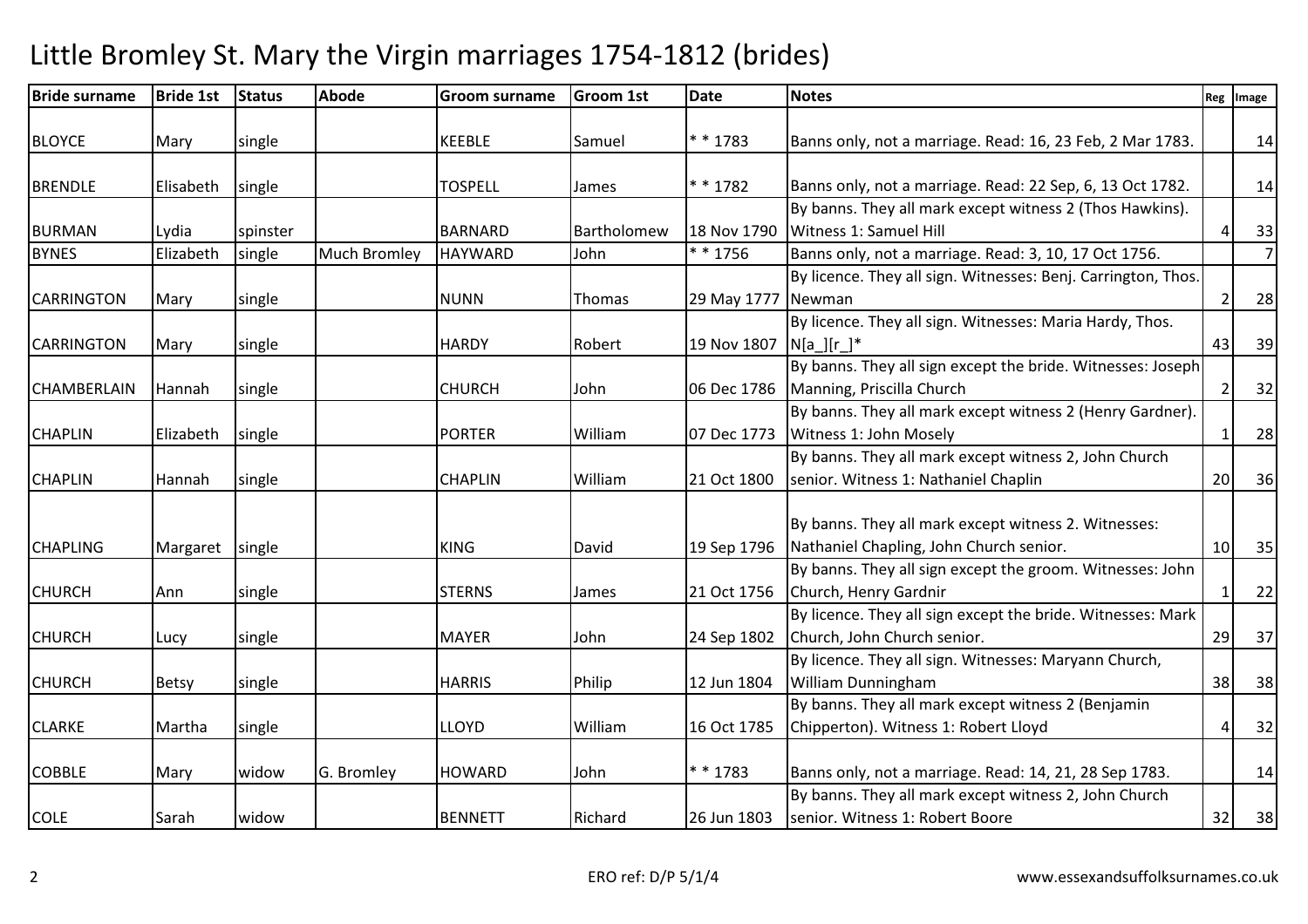| <b>Bride surname</b> | <b>Bride 1st</b> | <b>Status</b> | <b>Abode</b>  | <b>Groom surname</b> | <b>Groom 1st</b> | <b>Date</b>          | <b>Notes</b>                                                           |                | Reg Image |
|----------------------|------------------|---------------|---------------|----------------------|------------------|----------------------|------------------------------------------------------------------------|----------------|-----------|
|                      |                  |               |               |                      |                  |                      | By banns. They all sign except the bride. Witnesses: John              |                |           |
| <b>COPPING</b>       | Mary             | single        |               | <b>CORNELL</b>       | James            | 04 Oct 1787          | Boutell, Polly Weller                                                  | $\overline{2}$ | 32        |
|                      |                  |               |               |                      |                  |                      | By banns. They all mark except witness 2 (Thomas                       |                |           |
| <b>CRAMPIN</b>       | Ann              | single        |               | <b>GARROD</b>        | Joseph           | 20 Oct 1812          | Hawkins). Witness 1: William Garrod                                    | 52             | 40        |
| <b>CROSSLEY</b>      | Ann              | single        | Stratford     | <b>PICKESS</b>       | Abraham          | ** 1806              | Banns only, not a marriage. Read: 12, 19, 26 Jan 1806.                 |                | 20        |
|                      |                  |               |               |                      |                  |                      | By banns. They all sign. Witnesses: George Day, Henry                  |                |           |
| <b>DAY</b>           | Martha           | single        |               | <b>EAGLE</b>         | Thomas           | 19 Feb 1765          | Gardner                                                                |                | 25        |
|                      |                  |               |               |                      |                  |                      | By licence. They all sign except the bride. Witnesses: David           |                |           |
| <b>DAY</b>           | Ann              | spinster      |               | <b>HARVEY</b>        | Joseph           |                      | 04 Nov 1773 Day, Henry Gardner                                         | Δ              | 28        |
|                      |                  |               |               |                      |                  |                      | By licence. They all sign except the groom. Witnesses:                 |                |           |
| <b>DAY</b>           | Margaret         | single        |               | WELHAM               | Thomas           |                      | 18 May 1785 John Barton, John Boutell                                  |                | 31        |
|                      |                  |               |               |                      |                  |                      | By banns. They all sign except the bride. Witnesses: Will              |                |           |
| <b>DEACON</b>        | Rachel           | single        |               | <b>SCOTT</b>         | Samuel           | 20 Sep 1757          | Day, Henry Gardner                                                     |                | 23        |
|                      |                  |               |               |                      |                  |                      | By banns. They all sign except witness 2, John Church                  |                |           |
| <b>DIAMOND</b>       | Rachel           | widow         |               | <b>PEZEY</b>         | John             | 01 Nov 1799          | senior. Witness 1: William Nease                                       | 16             | 36        |
| <b>DOUBLE</b>        | Ann              | widow         |               | <b>PRATT</b>         | Robert           |                      | 11 Dec 1798   By banns. They all sign. Witnesses: Daniel & Phebe Pratt | 14             | 35        |
|                      |                  |               |               |                      |                  |                      |                                                                        |                |           |
|                      |                  |               |               |                      |                  |                      | By licence. They all sign except the bride. The bride is a             |                |           |
| <b>DUNNINGHAM</b>    | Sarah            | spinster      |               | <b>BUNCH</b>         | Samuel           | 05 Feb 1781          | minor. Witnesses: John Barton, George McKnighy                         |                | 29        |
|                      |                  |               |               |                      |                  |                      | By banns. Bride & groom mark, witnesses sign. Witnesses:               |                |           |
| <b>EAGLE</b>         | Mary             | single        |               | <b>WARNER</b>        | Thomas           | 01 Oct 1801          | Abraham Banham, John Church senior.                                    | 24             | 37        |
|                      |                  |               |               |                      |                  |                      | By banns. They all sign. Witnesses: Moriah Polley, Philip              |                |           |
| <b>EAGLE</b>         | Elizabeth        | single        |               | <b>DAY</b>           | William          | 14 Aug 1810   Fearis |                                                                        | 48             | 40        |
| <b>EARL</b>          | Mary             | spinster      | East Bergholt | <b>WRIGHT</b>        | Gervase          | * * 1758             | Banns only, not a marriage. Read: 22, 29 Jan, 5 Feb 1758.              |                | 8         |
|                      |                  |               |               |                      |                  |                      | By banns. Groom & witness 1 (James Arthey) mark, bride                 |                |           |
| <b>ELLIS</b>         | Sarah            | spinster      |               | <b>ARTHEY</b>        | John             |                      | 19 Dec 1754  & witness 2 (Hen. Gardnir) sign.                          | 1              | 22        |
|                      |                  |               |               |                      |                  |                      | By banns. Bride & groom mark, witnesses (James Tospell,                |                |           |
| <b>ETEN</b>          | Anne             | single        |               | <b>TOSPELL</b>       | Thomas           |                      | 18 Oct 1795   Elizbth Tospell) sign.                                   | 8              | 35        |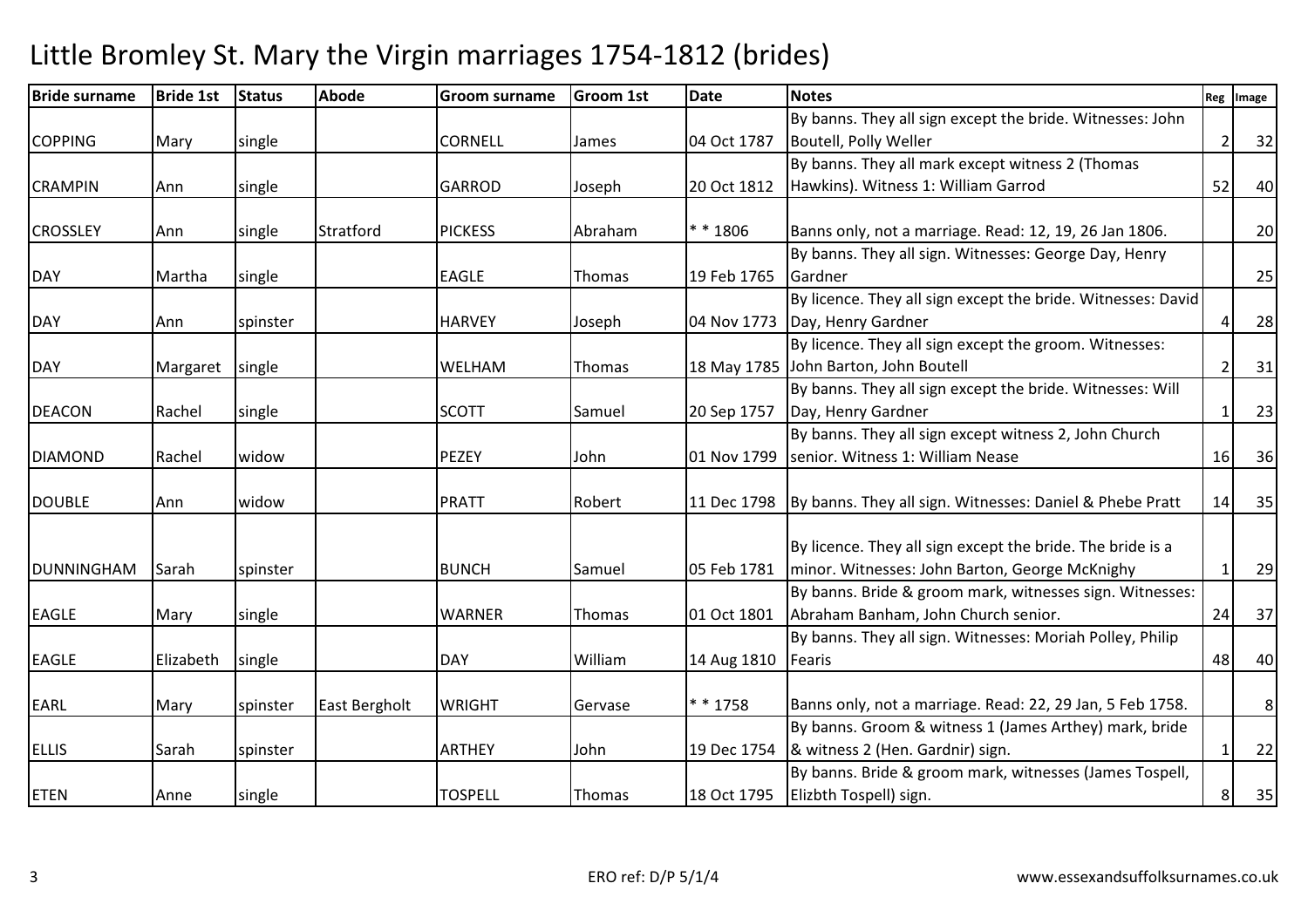| <b>Bride surname</b> | <b>Bride 1st</b> | <b>Status</b> | <b>Abode</b> | <b>Groom surname</b> | <b>Groom 1st</b> | <b>Date</b>                | <b>Notes</b>                                                 | Reg            | Image |
|----------------------|------------------|---------------|--------------|----------------------|------------------|----------------------------|--------------------------------------------------------------|----------------|-------|
|                      |                  |               |              |                      |                  |                            | By banns. Bride & groom mark, witnesses sign. Bride's        |                |       |
|                      |                  |               |              |                      |                  |                            | marital status from banns register. Witnesses: John          |                |       |
| <b>EYLE</b>          | Mary             |               |              | <b>ALLEN</b>         | William          |                            | 16 May 1781 Garrard, William Church                          | $\overline{2}$ | 30    |
|                      |                  |               |              |                      |                  |                            | By banns. Bride & groom mark, witnesses sign. Witnesses:     |                |       |
| <b>FISH</b>          | Anne             | single        |              | <b>HARRIS</b>        | Robert           | 07 Jul 1759                | Richard Bayly, John Hills                                    |                | 23    |
|                      |                  |               |              |                      |                  |                            | By banns. Bride & groom mark, witnesses (Ja. Mayer,          |                |       |
| <b>FISHER</b>        | Mary             | single        |              | JAMES                | Samuel           | 24 Oct 1764                | Henry Gardner) sign.                                         |                | 25    |
|                      |                  |               |              |                      |                  |                            |                                                              |                |       |
| <b>FISHER</b>        | Elisabeth        | single        | Wicks        | <b>POWELL</b>        | John             | * * 1782                   | Banns only, not a marriage. Read: 24 Nov, 1, 8 Dec 1782.     |                | 14    |
|                      |                  |               |              |                      |                  |                            | By banns. They all mark except witness 2 (Thos Hawkins).     |                |       |
| FLURRY               | Sarah            | single        |              | <b>GARRARD</b>       | James            | 16 Oct 1810                | Witness 1: Elizabeth Littlebury                              | 50             | 40    |
|                      |                  |               |              |                      |                  |                            | By banns. Bride & groom mark, witnesses (Edwd & Eliz         |                |       |
| <b>FOLKARD</b>       | Ann              | single        |              | <b>JOHNSON</b>       | William          | 03 Nov 1797 Russell) sign. |                                                              | 11             | 35    |
|                      |                  |               |              |                      |                  |                            | By banns. Bride & groom mark, witnesses (Samuel Seger,       |                |       |
| FORDHAM              | Ann              | widow         |              | <b>SEGARS</b>        | Sampson          | 24 Jun 1808                | Thos Hawins) sign.                                           | 44             | 39    |
|                      |                  |               |              |                      |                  |                            | By banns. They all sign except the bride. Witnesses:         |                |       |
| <b>FOX</b>           | Ann              | single        |              | <b>THOMPSON</b>      | Jacob            |                            | 08 Aug 1781   Edward Frost, John Church                      | Э              | 30    |
|                      |                  |               |              |                      |                  |                            | By banns. Bride & groom mark, witnesses (John Hurrah,        |                |       |
| <b>FOX</b>           | Mary             | single        |              | <b>MOSLEY</b>        | John             | 16 Jun 1794                | Thomas Hawkins) sign.                                        | 3              | 34    |
|                      |                  |               |              |                      |                  |                            | By banns. They all sign except the bride. Witnesses: James   |                |       |
| <b>FRANCIS</b>       | Sarah            | single        |              | <b>MAYER</b>         | James            |                            | 29 Mar 1769 Mayer, Henry Gardner                             |                | 26    |
|                      |                  |               |              |                      |                  |                            | By banns. They all sign. Marital statuses in banns register. |                |       |
| <b>FRANCIS</b>       | Hannah           | single        |              | <b>EAGLE</b>         | William          | 22 Oct 1771                | Witnesses: James Mayer, Henry Gardner                        |                | 27    |
|                      |                  |               |              |                      |                  |                            | By licence. Bride & groom mark, witnesses (Benj.             |                |       |
| <b>GANT</b>          | Hannah           | single        |              | <b>BUNCH</b>         | John             |                            | 12 Nov 1775 Carrington, Benj. Chipperton) sign.              |                | 28    |
|                      |                  |               |              |                      |                  |                            | By banns. Bride & groom mark, witnesses (Mary                |                |       |
| <b>GANT</b>          | Sarah            | single        |              | <b>BOWELL</b>        | Robert           | 04 Oct 1779                | Carrington, John Church) sign.                               | 3              | 29    |
|                      |                  |               |              |                      |                  |                            | By banns. Bride & groom mark, witnesses (Henry Gardnir,      |                |       |
| <b>GARDINER</b>      | Elizabeth        | single        |              | <b>COLE</b>          | William          |                            | 01 Nov 1756 Mary Gosling) sign.                              | $\overline{2}$ | 22    |
|                      |                  |               |              |                      |                  |                            | By banns. Groom & witness 2 (John Jennings) mark, bride      |                |       |
| <b>GARDINER</b>      | Ann              | single        |              | <b>COOKE</b>         | John             |                            | 16 Jun 1765  & witness 1 (Henry Gardner) sign.               |                | 25    |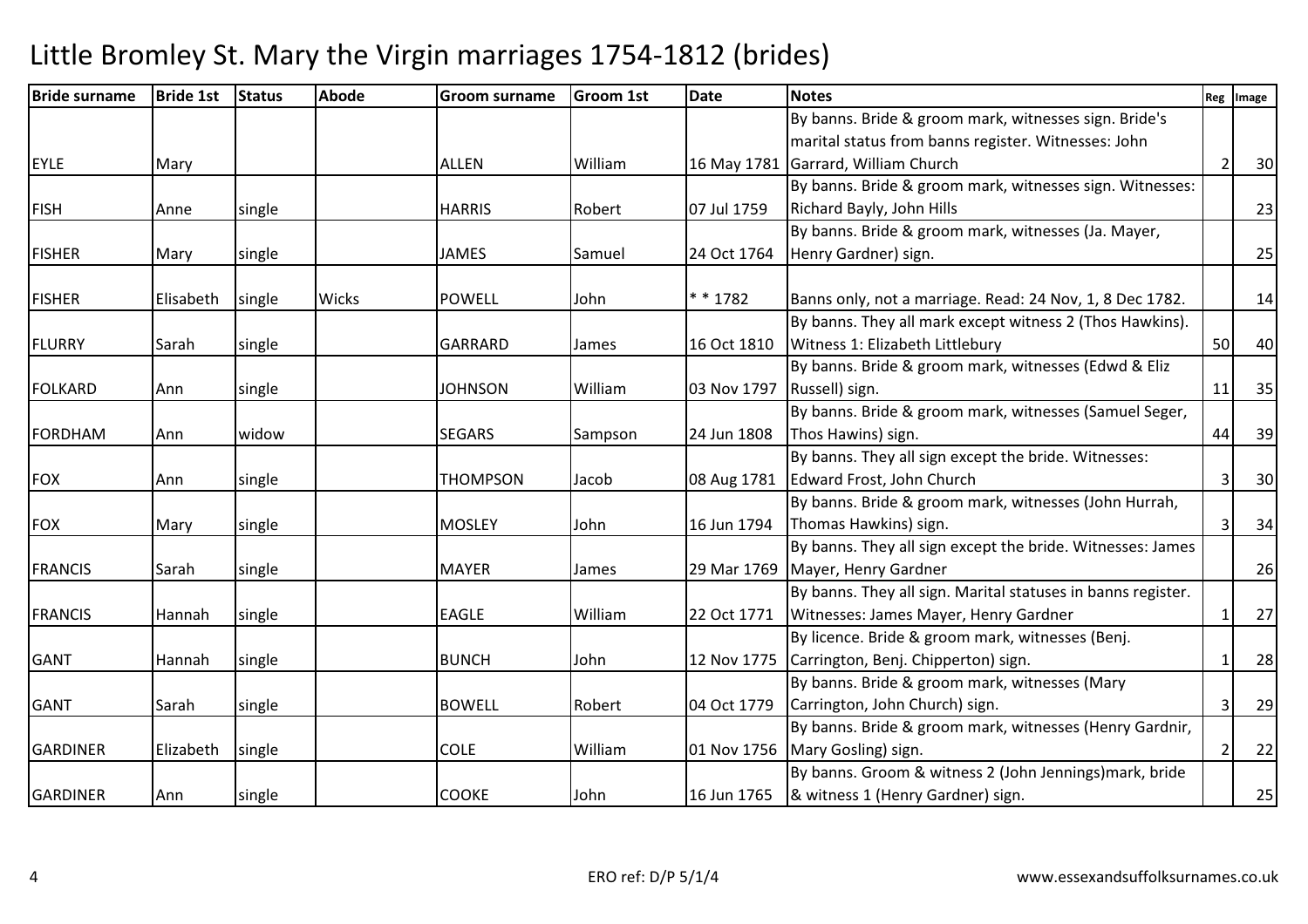| <b>Bride surname</b> | <b>Bride 1st</b> | <b>Status</b> | <b>Abode</b> | <b>Groom surname</b> | <b>Groom 1st</b> | <b>Date</b> | <b>Notes</b>                                              | Reg            | Image |
|----------------------|------------------|---------------|--------------|----------------------|------------------|-------------|-----------------------------------------------------------|----------------|-------|
|                      |                  |               |              |                      |                  |             | By banns. They all sign except the groom. Witnesses:      |                |       |
| <b>GARRARD</b>       | Elizabeth        | single        |              | <b>KING</b>          | Richard          | 02 Oct 1779 | Susanna & John Church                                     | $\overline{2}$ | 29    |
|                      |                  |               |              |                      |                  |             | By banns. Bride & groom mark, witnesses (John Boutell,    |                |       |
| <b>GARRARD</b>       | Elisabeth        | widow         |              | <b>PORTER</b>        | Thomas           |             | 18 Nov 1792 George Burgess) sign.                         |                | 34    |
|                      |                  |               |              |                      |                  |             | By banns. They all sign except witness 1 (James Sterns).  |                |       |
| <b>GARROD</b>        | Susanna          | single        |              | <b>CHURCH</b>        | John             | 04 Sep 1759 | Witnesses 2: Wm. Church                                   |                | 23    |
|                      |                  |               |              |                      |                  |             | By banns. Groom & witness 1 (Richard Garrod) mark, bride  |                |       |
| <b>GARROD</b>        | Ann              | single        |              | <b>GOOD</b>          | Thomas           |             | 10 Dec 1764  & witness 2 (Henry Gardner) sign.            |                | 25    |
|                      |                  |               |              |                      |                  |             | By banns. They all sign. Witnesses: Robert Garwood, John  |                |       |
| <b>GARWOOD</b>       | Sarah            | single        |              | <b>PORTER</b>        | John             | 01 Oct 1787 | <b>Church</b>                                             |                | 32    |
|                      |                  |               |              |                      |                  |             |                                                           |                |       |
| <b>GARWOOD</b>       | Sarah            | single        |              | <b>PORTER</b>        | John             | $* * 1787$  | Banns only, not a marriage. Read: 9, 16, 23 Sep 1787.     |                | 16    |
|                      |                  |               |              |                      |                  |             | By banns. They all mark except witness 2 (Thomas          |                |       |
| <b>GENNINGS</b>      | Susannah         | single        |              | <b>EVERSON</b>       | John             | 08 Oct 1793 | Hawkins). Witness 1: John Fisher                          |                | 34    |
|                      |                  |               |              |                      |                  |             | By banns. They all sign except the bride. Witnesses:      |                |       |
| <b>GEORGE</b>        | Susannah         | spinster      |              | <b>MILLS</b>         | James            | 31 Dec 1766 | Thomas George, Henry Gardner                              |                | 26    |
|                      |                  |               |              |                      |                  |             | By banns. Bride & groom mark, witnesses (William          |                |       |
| <b>GEORGE</b>        | Susanna          | single        |              | <b>STEWARD</b>       | David            | 04 Jan 1796 | Sargeant, William Kiddell) sign.                          | 9              | 35    |
|                      |                  |               |              |                      |                  |             | By banns. Groom & witness 1 (David Steward) mark, bride   |                |       |
| <b>GEORGE</b>        | Sarah            | single        |              | <b>BOORE</b>         | William          |             | 05 Feb 1802  & witness 2 (John Church senior) sign.       | 26             | 37    |
|                      |                  |               |              |                      |                  |             | By banns. Bride & groom mark, witnesses (Thos Hawkins,    |                |       |
| <b>GUNN</b>          | Sarah            | spinster      |              | <b>HOWARD</b>        | Wm.              |             | 30 Sep 1792   Murray Burgess) sign.                       |                | 33    |
|                      |                  |               |              |                      |                  |             | By banns. They all sign except the bride. Witnesses: John |                |       |
| <b>GUTTRIDGE</b>     | Elisabeth        | spinster      |              | <b>BOUTEL</b>        | Mark             | 31 Oct 1790 | Boutell, Thos Hawkins                                     |                | 33    |
|                      |                  |               |              |                      |                  |             |                                                           |                |       |
|                      |                  |               |              |                      |                  |             | By licence. They all sign. Groom is jnr, witness 1 (Benj. |                |       |
| <b>HARDY</b>         | Mary             | single        |              | <b>CARRINGTON</b>    | Benjamin         | 30 Apr 1778 | Carrington) is senior. Witness 2: Robert Hardy            | $\mathbf{1}$   | 28    |
|                      |                  |               |              |                      |                  |             | By licence. They all sign. Witnesses: Robt Hart, Betsey   |                |       |
| <b>HART</b>          | Elizabeth        | spinster      |              | <b>CHURCH</b>        | John             | 27 Feb 1801 | Church                                                    | 22             | 36    |
|                      |                  |               |              |                      |                  |             | By licence. Bride & groom mark, witnesses (Richard        |                |       |
| <b>HARVEY</b>        | Mary             | spinster      |              | <b>FLATTMAN</b>      | John             |             | 07 Feb 1780   Bagley, John Church) sign.                  |                | 29    |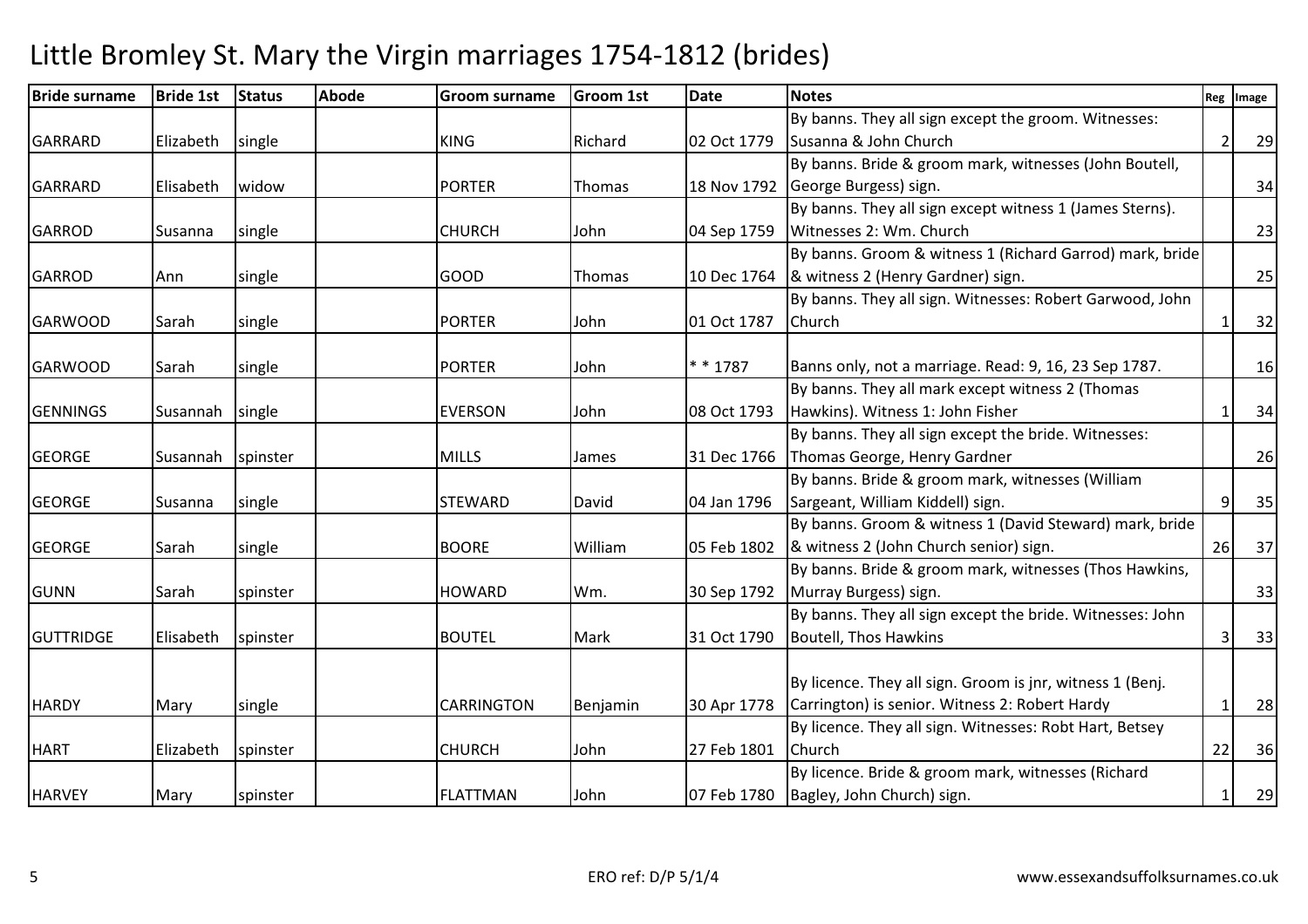| <b>Bride surname</b> | <b>Bride 1st</b> | <b>Status</b> | <b>Abode</b> | <b>Groom surname</b> | <b>Groom 1st</b> | <b>Date</b> | <b>Notes</b>                                               |                          | Reg Image |
|----------------------|------------------|---------------|--------------|----------------------|------------------|-------------|------------------------------------------------------------|--------------------------|-----------|
|                      |                  |               |              |                      |                  |             | By licence. Bride & groom mark, witnesses (John Winter,    |                          |           |
| <b>HARVEY</b>        | Anne             | single        |              | <b>HARRINGTON</b>    | James            | 29 Sep 1790 | John Barton) sign.                                         | $\overline{\mathcal{L}}$ | 33        |
| <b>HAWARD</b>        | Elizabeth        | single        | Lawford      | <b>BEWERS</b>        | John             | * * 1765    | Banns only, not a marriage. Read: 3, 10, 17 Feb 1765       |                          | 9         |
|                      |                  |               |              |                      |                  |             | By banns. They all sign except the bride. Witnesses:       |                          |           |
| <b>HAWKINS</b>       | Sarah            | single        |              | <b>DUNNINGHAM</b>    | John             |             | 30 Nov 1760 Thomas Duningham, Henry Gardner                |                          | 24        |
|                      |                  |               |              |                      |                  |             | By licence. Bride & groom mark, witnesses sign.            |                          |           |
| <b>HAWKINS</b>       | Martha           | single        |              | <b>SMITH</b>         | William          | 13 Apr 1762 | Witnesses: John Dunningham, William Aldredge               |                          | 24        |
|                      |                  |               |              |                      |                  |             | By banns. They all mark except witness 2 (Henry Gardner).  |                          |           |
| <b>HAYWARD</b>       | Mary             | single        |              | <b>DOUBLE</b>        | William          | 14 Oct 1760 | Witness 1: Daniel Hayward                                  |                          | 24        |
|                      |                  |               |              |                      |                  |             | By banns. They all sign. Witnesses: Joseph Hayward, John   |                          |           |
| <b>HEWS</b>          | Sarah            | single        |              | <b>HOWARD</b>        | Joseph           | 01 Jun 1784 | <b>Church</b>                                              |                          | 31        |
|                      |                  |               |              |                      |                  |             | By banns. They all sign except the bride. Witnesses:       |                          |           |
| <b>HIGBY</b>         | Sarah            | single        |              | <b>MANNING</b>       | William          |             | 10 Nov 1772 Charles Le[m_][r_]y, Henry Gardner             | 2                        | 27        |
|                      |                  |               |              |                      |                  |             | By banns. Bride & groom mark, witnesses (William           |                          |           |
| <b>HIGBY</b>         | Alice            | single        |              | SERJEANT             | John             | 03 Oct 1780 | Manning, John Boutell) sign.                               | 2                        | 29        |
|                      |                  |               |              |                      |                  |             | By banns. They all sign. Witnesses: Jonathan Bull, William |                          |           |
| <b>HILL</b>          | Mary             | single        |              | <b>NICHOLS</b>       | John             | 17 Jun 1802 | <b>Nicholls</b>                                            | 27                       | 37        |
|                      |                  |               |              |                      |                  |             | By licence. Bride & groom mark, witnesses (David Day,      |                          |           |
| <b>HILLS</b>         | Sarah            | single        |              | SALMON               | Robert           | 09 Nov 1799 | John Winter) sign.                                         | 17                       | 36        |
|                      |                  |               |              |                      |                  |             |                                                            |                          |           |
| <b>HILLS</b>         | Ann              | single        | Lawford      | <b>FENN</b>          | Thomas           | * * 1769    | Banns only, not a marriage. Read: 24 Sep, 1, 8 Oct 1769.   |                          | 11        |
|                      |                  |               |              |                      |                  |             | By licence. Bride & groom mark, witnesses (John Rudkin,    |                          |           |
| <b>HOWARD</b>        | Mary             | spinster      |              | <b>DALE</b>          | William          | 01 Jun 1789 | John Carter) sign.                                         | -1                       | 32        |
|                      |                  |               |              |                      |                  |             | By banns. They all mark. Bride's marital status not in     |                          |           |
| <b>HUNNIBLE</b>      | Susan            |               |              | <b>ROWLAND</b>       | William          | 05 Oct 1784 | register. Witnesses: John Rowland, Sarah Porter            | 3                        | 31        |
|                      |                  |               | Bentley,     |                      |                  |             |                                                            |                          |           |
| <b>HUNNIBLE</b>      | Ann              | single        | Suffolk      | <b>PORTER</b>        | William          | $* * 1781$  | Banns only, not a marriage. Read: 18, 25 Feb, 4 Mar 1781.  |                          | 13        |
|                      |                  |               |              |                      |                  |             | By banns. Groom & witness 1 (Henry Gardner) sign, bride    |                          |           |
| <b>HUNT</b>          | Rachel           | single        |              | <b>NICE</b>          | Richard          | 20 Oct 1767 | & witness 2 (William Pesey) mark.                          |                          | 26        |
|                      |                  |               |              |                      |                  |             | By banns. Bride & groom mark, witnesses sign. Witnesses:   |                          |           |
| <b>HURRIL</b>        | Sarah            | single        |              | <b>SADLER</b>        | Henry            |             | 29 Sep 1768   Henry Gardner, Sarah Bond                    |                          | 26        |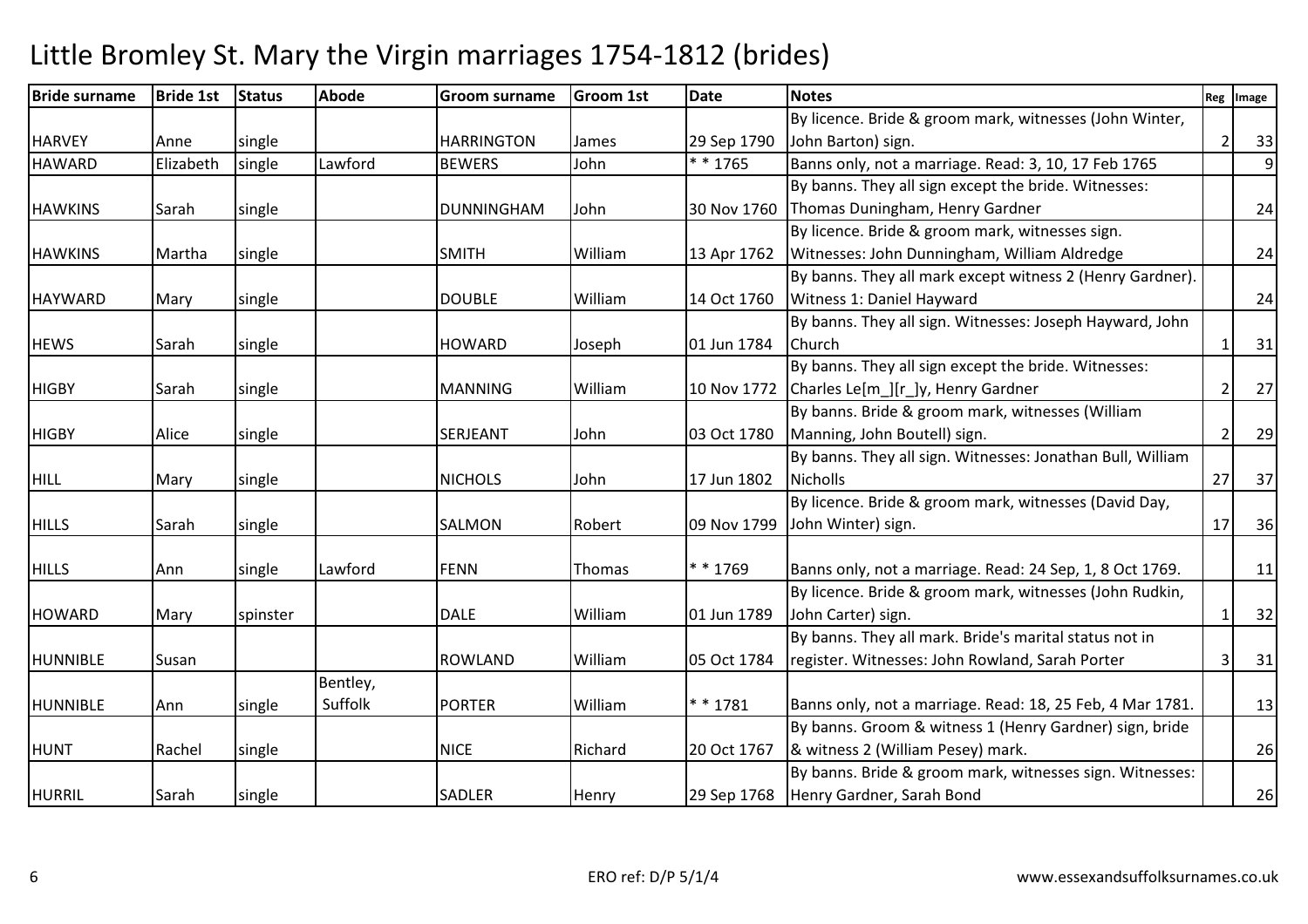| <b>Bride surname</b> | <b>Bride 1st</b> | <b>Status</b> | <b>Abode</b> | <b>Groom surname</b> | Groom 1st   | Date        | <b>Notes</b>                                                  |              | Reg Image |
|----------------------|------------------|---------------|--------------|----------------------|-------------|-------------|---------------------------------------------------------------|--------------|-----------|
|                      |                  |               |              |                      |             | $* * 1764$  |                                                               |              |           |
| <b>HURSOM</b>        | Elizabeth        | single        | Misley       | <b>HATCH</b>         | John        |             | Banns only, not a marriage. Read: 16, 23, 30 Sep 1764         |              | 9         |
|                      |                  |               |              |                      |             |             | By banns. Bride & groom mark, witnesses sign. Witnesses:      |              |           |
| <b>JENNINGS</b>      | Sarah            | single        |              | <b>RAISEN</b>        | Nathaniel   | 30 Sep 1758 | Tho Gaorge, Henry Gardner                                     |              | 23        |
|                      |                  |               |              |                      |             |             | By banns. They all mark except witness 2. Bride's marital     |              |           |
|                      |                  |               |              |                      |             |             | status not in register. Banns register says she is "relict of |              |           |
|                      |                  |               |              |                      |             |             | Thos Jennings of this parish." Witnesses: Samuel Hill, John   |              |           |
| <b>JENNINGS</b>      | Mary             |               |              | <b>MILLS</b>         | Abraham     | 29 Aug 1783 | Church                                                        | 3            | 30        |
|                      |                  |               |              |                      |             |             | By banns. Bride & groom mark, witnesses sign. Witnesses:      |              |           |
| <b>JENNINGS</b>      | Ann              | single        |              | <b>SHELDRAKE</b>     | Joseph      | 24 Oct 1798 | William Cole, John Church senior.                             | 12           | 35        |
|                      |                  |               |              |                      |             |             | By banns. They all sign except the bride. Witnesses:          |              |           |
| <b>JOHNSON</b>       | Mary             | single        |              | <b>RHODON</b>        | John        | 28 Feb 1786 | William Johnson, Ann Weller                                   | $\mathbf{1}$ | 32        |
|                      |                  |               |              |                      |             |             | By banns. Bride & groom mark, witnesses sign. Witnesses:      |              |           |
| <b>JOHNSON</b>       | Phebe            | single        |              | <b>JOWERS</b>        | Francis     | 18 Feb 1800 | John Rhodon, John Church senior.                              | 19           | 36        |
|                      |                  |               |              |                      |             |             | By banns. Bride & groom mark, witnesses sign. Witnesses:      |              |           |
| <b>JOHNSON</b>       | Maria            | single        |              | PRIGG                | James       | 14 Sep 1802 | John Rhodon, John Church senior.                              | 28           | 37        |
|                      |                  |               | Whatfield,   |                      |             |             |                                                               |              |           |
| <b>JUERS</b>         | Sarah            | single        | Suffolk      | <b>BOUTAL</b>        | Francis     | * * 1758    | Banns only, not a marriage. Read: 17, 24 Sep, 1 Oct 1758.     |              | 8         |
|                      |                  |               |              |                      |             |             | By banns. Groom & witness 1 (James Cole) mark, bride &        |              |           |
| <b>KENINGALE</b>     | Mary             | single        |              | <b>COLE</b>          | John        | 21 Apr 1812 | witness 2 (Hannah Cole) sign.                                 | 51           | 40        |
|                      |                  |               |              |                      |             |             | By banns. They all sign except the groom. Witnesses: Thos     |              |           |
| <b>KING</b>          | Sarah            | single        |              | <b>COOKE</b>         | Bartholomew |             | 02 May 1790 Hawkings, Murray C. Burgess                       | 1            | 33        |
|                      |                  |               |              |                      |             |             | By banns. They all sign except the bride. Witnesses: Thos     |              |           |
| <b>KING</b>          | Mary             | single        |              | <b>RUDLAND</b>       | Joseph      | 18 Oct 1803 | Simpson, Elizabeth Simpson                                    | 35           | 38        |
|                      |                  |               |              |                      |             |             | By banns. They all mark except witness 2 (Thomas              |              |           |
| LAST                 | Sarah            | single        |              | <b>CARTER</b>        | William     | 22 Jan 1793 | Hawkins). Witness 1: William Allen                            |              | 34        |
|                      |                  |               |              |                      |             |             | By banns. They all sign except the bride. Witnesses:          |              |           |
|                      |                  |               |              | <b>WHYAT</b>         |             |             |                                                               |              |           |
| <b>LEWES</b>         | Sarah            | single        |              |                      | William     | 21 Oct 1755 | William Jennings, Henry Gardnir.                              | 1            | 22        |
|                      |                  |               |              |                      |             |             | By banns. They all mark. Witnesses: Benjamin Lilley, Lucy     |              |           |
| LILLEY               | Mary             | single        |              | <b>NEAVERD</b>       | Joseph      | 13 Jun 1809 | Neaverd                                                       | 45           | 39        |
|                      |                  |               |              |                      |             |             | By banns. They all mark except witness 1 (Henry Gardner).     |              |           |
| LILLY                | Jane             | widow         |              | <b>CHIPPERTON</b>    | Isaac       | 18 Sep 1766 | Witness 2: Sarah Gardiner                                     |              | 26        |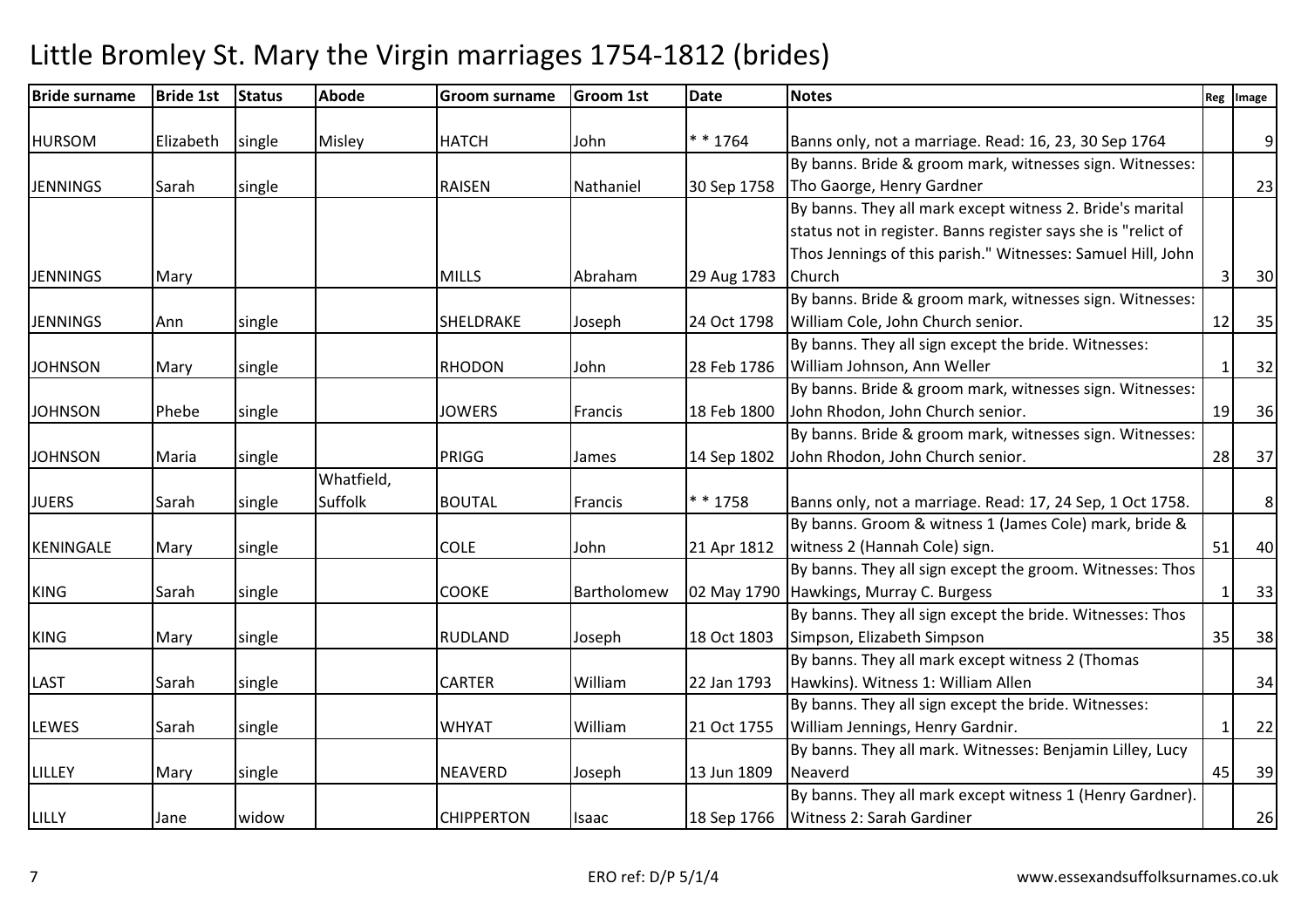| <b>Bride surname</b> | <b>Bride 1st</b> | <b>Status</b> | <b>Abode</b>         | <b>Groom surname</b> | <b>Groom 1st</b> | <b>Date</b> | <b>Notes</b>                                               | Reg       | Image |
|----------------------|------------------|---------------|----------------------|----------------------|------------------|-------------|------------------------------------------------------------|-----------|-------|
|                      |                  |               |                      |                      |                  |             | By banns. They all mark except witness 2 (Henry Gardner).  |           |       |
| LILLY                | Margaret         | single        |                      | <b>MASON</b>         | William          |             | 22 Nov 1768   Witness 1: Hannah King                       |           | 26    |
|                      |                  |               |                      |                      |                  |             | By banns. They all sign except the groom. Witnesses: Jno   |           |       |
| <b>LLOYD</b>         | Susan            | single        |                      | <b>ABBOT</b>         | John             | 07 Oct 1802 | Lloyd, E. Eve                                              | 30        | 37    |
|                      |                  |               |                      |                      |                  |             | By licence. Bride & groom mark, witnesses (Freeman         |           |       |
| <b>MANNING</b>       | Sarah            | spinster      |                      | <b>WARNER</b>        | John             |             | 21 May 1805   Watts, Henry Fenn) sign.                     | 41        | 39    |
|                      |                  |               |                      |                      |                  |             | By banns. Bride & groom mark, witnesses sign. Witnesses:   |           |       |
| <b>MARCHANT</b>      | Elizabeth        | single        |                      | <b>POWLE</b>         | John             | 11 Apr 1758 | Willm Ford, Henry Gardner                                  |           | 23    |
|                      |                  |               |                      |                      |                  |             | By banns. Groom & witness 2 (John Church senior) sign,     |           |       |
| <b>MARSH</b>         | Mary             | single        |                      | <b>GEORGE</b>        | John             |             | 10 Mar 1803 bride & witness 1 (Joseph Marsh) mark.         | 31        | 38    |
|                      |                  |               |                      |                      |                  |             | By banns. They all sign except the bride. Witnesses: James |           |       |
| <b>MAYER</b>         | Sarah            | single        |                      | RIDDLESDELL          | John             | 15 Oct 1765 | Mayer, Henry Gardner                                       |           | 25    |
|                      |                  |               |                      |                      |                  |             | By banns. They all sign except the groom. Bride's marital  |           |       |
|                      |                  |               | St. Peter,           |                      |                  |             | status not in register. Witnesses: Elizabeth Burman, John  |           |       |
| <b>MILLER</b>        | Elizabeth        |               | Colchester           | <b>FROSTICK</b>      | William          | 15 Nov 1803 | Church senior.                                             | 36        | 38    |
|                      |                  |               |                      |                      |                  |             | By banns. They all mark except witness 2 (John Church).    |           |       |
| <b>MILLS</b>         | Hannah           | single        |                      | <b>NIVARD</b>        | Samuel           | 01 Jan 1783 | Witness 1: Abraham Mills                                   | -1        | 30    |
|                      |                  |               |                      |                      |                  |             | By banns. They all mark except witness 2 (Thomas           |           |       |
| <b>NEASLIN</b>       | Sarah            | single        |                      | <b>ROPER</b>         | Daniel           |             | 16 Sep 1794   Hawkins). Witness 1: Judith Southgate        | $\Lambda$ | 34    |
|                      |                  |               |                      |                      |                  |             | By licence. Bride & groom mark, witnesses (William Eagle,  |           |       |
| <b>NICE</b>          | Hannah           | single        | <b>Great Bromley</b> | <b>EAGLE</b>         | Thomas           | 02 Dec 1784 | John Church) sign.                                         | 5         | 31    |
|                      |                  |               |                      |                      |                  |             | By banns. They all sign except the groom. Witnesses:       |           |       |
| <b>PALMER</b>        | Mary             | single        |                      | <b>MARVEN</b>        | Edward           | 30 Sep 1803 | James Beaston, Samuel Bowell                               | 33        | 38    |
|                      |                  |               |                      |                      |                  |             |                                                            |           |       |
| PAMMANT              | Martha           | widow         |                      | <b>CLARKE</b>        | Joshua           | $* * 1777$  | Banns only, not a marriage. Read: 31 Aug, 7, 14 Sep 1777.  |           | 12    |
|                      |                  |               |                      |                      |                  |             | By banns. Bride & groom mark, witnesses (Thos George,      |           |       |
| <b>PARKINS</b>       | Phoebe           | single        |                      | <b>NAVARD</b>        | Samuel           | 20 Oct 1772 | Henry Gardner) sign.                                       |           | 27    |
|                      |                  |               |                      |                      |                  |             | By licence. They all sign except the groom. Witnesses:     |           |       |
| PEZEY                | Sarah            | single        |                      | <b>RAWLINS</b>       | Thos             | 10 Apr 1804 | Sarah Burling, Mary Smith                                  | 37        | 38    |
|                      |                  |               |                      |                      |                  |             | By licence. Groom & witness 2 (John Church) sign, bride &  |           |       |
| <b>PIZE</b><br>Sarah |                  |               |                      |                      |                  |             |                                                            |           | 32    |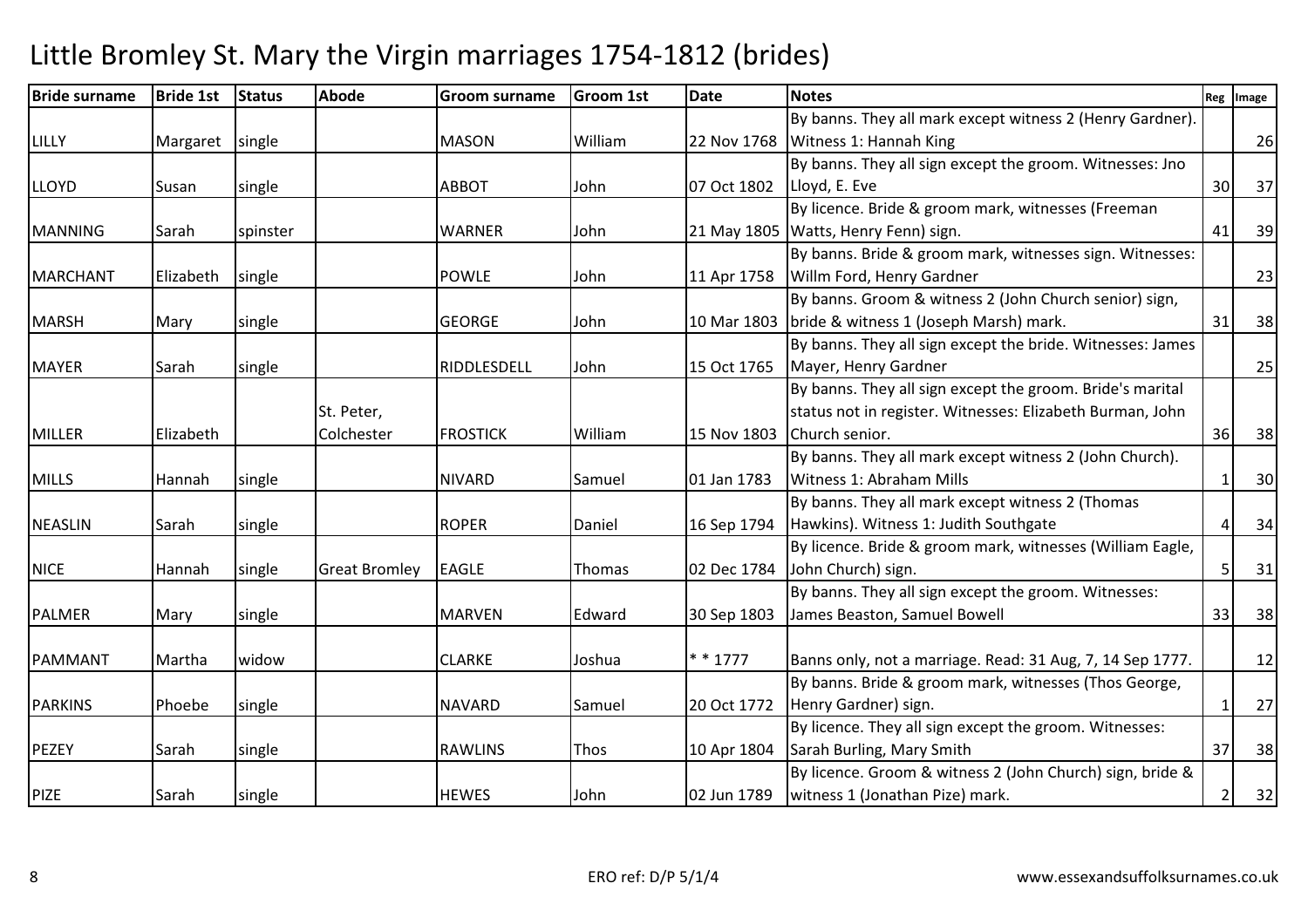| <b>Bride surname</b> | <b>Bride 1st</b> | <b>Status</b> | <b>Abode</b> | <b>Groom surname</b> | <b>Groom 1st</b> | <b>Date</b> | <b>Notes</b>                                                  |                | Reg Image |
|----------------------|------------------|---------------|--------------|----------------------|------------------|-------------|---------------------------------------------------------------|----------------|-----------|
|                      |                  |               |              |                      |                  |             | By banns. Groom is John Crouch alias John Crooks. Bride &     |                |           |
|                      |                  |               |              |                      |                  |             | groom mark, witnesses sign. Witnesses: James Cant, John       |                |           |
| POLLY                | Sarah            | single        |              | <b>CROUCH</b>        | John             | 19 Oct 1801 | Church senior.                                                | 25             | 37        |
|                      |                  |               |              |                      |                  |             | By banns. Groom is John Crouch alias John Crooks. Bride &     |                |           |
|                      |                  |               |              |                      |                  |             | groom mark, witnesses sign. Witnesses: James Cant, John       |                |           |
| <b>POLLY</b>         | Sarah            | single        |              | <b>CROOKS</b>        | John             | 19 Oct 1801 | Church senior.                                                | 25             | 37        |
|                      |                  |               |              |                      |                  |             | By banns. They all sign except the bride. Witnesses:          |                |           |
| <b>PORTER</b>        | Elizabeth        | single        |              | <b>STEARY</b>        | John             | 20 Oct 1765 | Francis Sizer, Henry Gardner                                  |                | 25        |
|                      |                  |               |              |                      |                  |             | By banns. They all mark except witness 2 (Samuel Purdie).     |                |           |
| <b>PORTER</b>        | Elizabeth        | single        |              | <b>PURDIE</b>        | Robert           | 02 Oct 1778 | Witness 1: John Church                                        | 2              | 29        |
|                      |                  |               |              |                      |                  |             | By banns. Groom & witness 1 (John Simons) mark, bride &       |                |           |
| <b>PORTER</b>        | Elizabeth        | spinster      |              | <b>JOHNSON</b>       | William          |             | 17 May 1791   witness 2 (John Church senior) sign.            |                | 33        |
|                      |                  |               |              |                      |                  |             | By banns. They all sign except the bride. Witnesses: M. S.    |                |           |
| <b>PORTER</b>        | Sarah            | single        |              | <b>WEAVER</b>        | John             | 06 Jun 1794 | Newman, John Powel                                            | $\overline{2}$ | 34        |
|                      |                  |               |              |                      |                  |             | By licence. They all sign except the groom. WitnesseS: Jno    |                |           |
| <b>PORTER</b>        | Sarah            | widow         |              | <b>WATTS</b>         | Christopher      | 05 Oct 1794 | Hewes, John Winters                                           | 5              | 34        |
|                      |                  |               |              |                      |                  |             |                                                               |                |           |
| <b>PORTER</b>        | Mary             | single        |              | <b>HEWS</b>          | John             | $* * 1760$  | Banns only, not a marriage. Read: 9, 30 Mar, 6 Apr 1760.      |                | 9         |
|                      |                  |               |              |                      |                  |             | By banns. They all mark except witness 2 (Henry Gardner).     |                |           |
| <b>POTTER</b>        | Ruth             | single        |              | <b>GAME</b>          | Oliver           | 27 Apr 1760 | Witness 1: Willm Whyatt                                       |                | 24        |
|                      |                  |               |              |                      |                  |             | By banns. Bride & groom mark, witnesses (John Powel,          |                |           |
| <b>POWELL</b>        | Elizabeth        | single        |              | <b>HONEYBALL</b>     | Thomas           |             | 14 May 1807   Thos Hawkins) sign.                             | 42             | 39        |
|                      |                  |               |              |                      |                  |             | By banns. They all sign except the bride. Witnesses: Benj.    |                |           |
| <b>RICHARDSON</b>    | Elizabeth        | single        |              | <b>COOPER</b>        | Robert           | 20 Oct 1763 | Carrington, Amy Watts                                         |                | 25        |
|                      |                  |               |              |                      |                  |             | By licence. They all sign. Bride signs "Risbee" but surname   |                |           |
|                      |                  |               |              |                      |                  |             | spelt "Risbie" in register. Witnesses: Benj. Carrington, John |                |           |
| <b>RISBEE</b>        | Susanna          | single        |              | <b>WATTS</b>         | Daniel           | 14 Feb 1769 | Risbee                                                        |                | 26        |
|                      |                  |               |              |                      |                  |             | By licence. They all sign. Witnesses: Ste. Wilson, William    |                |           |
| <b>RUDKIN</b>        | Hannah           | single        |              | <b>CUTTING</b>       | Nathaniel        | 05 Mar 1799 | Cutting                                                       | 15             | 36        |
|                      |                  |               |              |                      |                  |             |                                                               |                |           |
|                      |                  |               |              |                      |                  |             | By banns. They all sign except the groom. Bride signs         |                |           |
| SAWYER               | Mary             | single        |              | <b>HILLS</b>         | Samuel           |             | 02 Nov 1773  "Marey". Witnesses: Henry Sawyer, Henry Gardner  | $\overline{3}$ | 27        |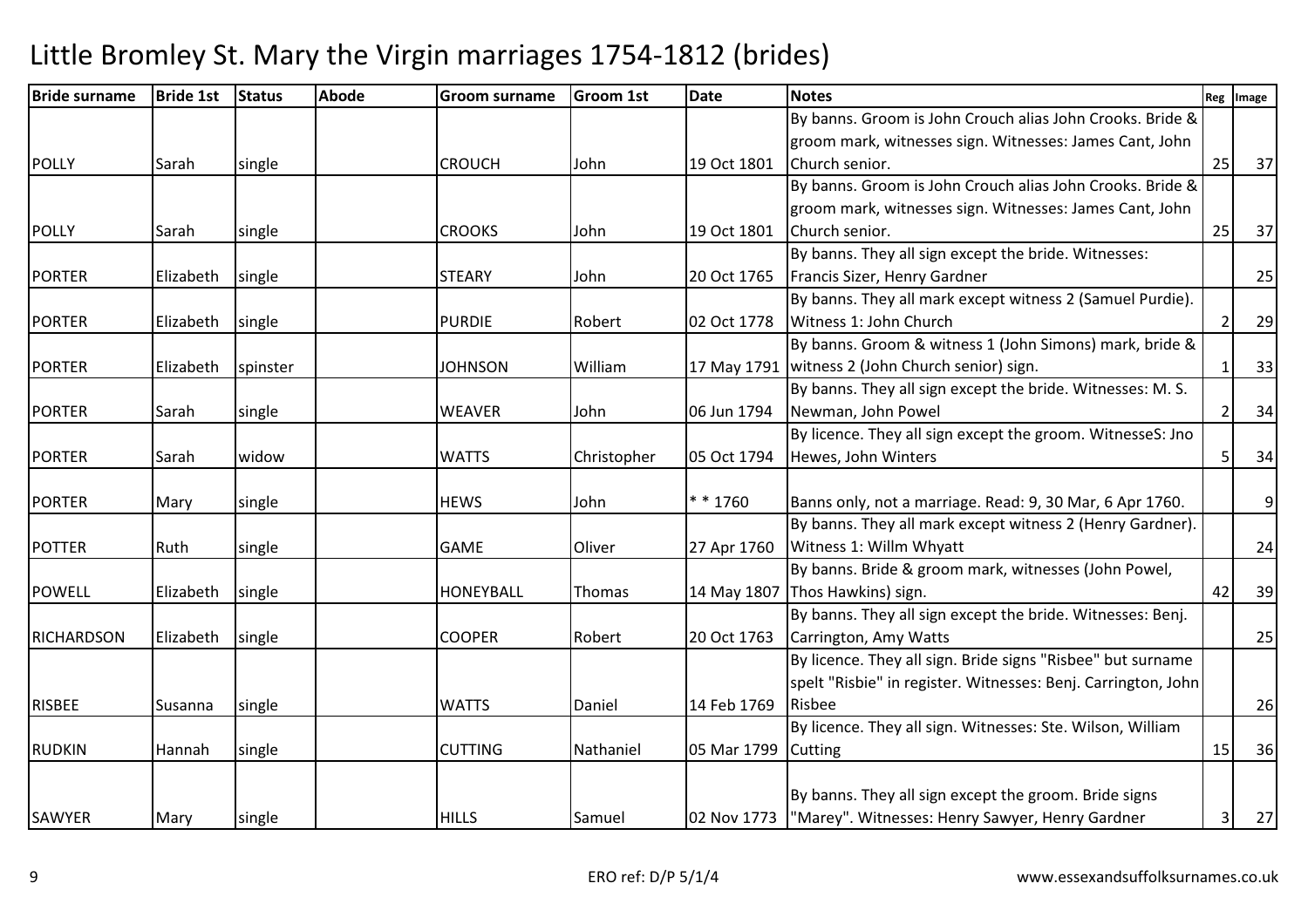| <b>Bride surname</b> | <b>Bride 1st</b> | <b>Status</b> | <b>Abode</b> | <b>Groom surname</b> | <b>Groom 1st</b> | <b>Date</b>         | <b>Notes</b>                                              |    | Reg Image |
|----------------------|------------------|---------------|--------------|----------------------|------------------|---------------------|-----------------------------------------------------------|----|-----------|
|                      |                  |               |              |                      |                  |                     | By banns. Bride & groom mark, witnesses (Samuel James,    |    |           |
| <b>SCOTT</b>         | Ann              | single        |              | <b>SMITH</b>         | William          | 18 Jan 1785         | Ann Weller) sign.                                         |    | 31        |
|                      |                  |               |              |                      |                  |                     | By banns. They all mark except witness 2 (Henry Gardner). |    |           |
| <b>SCURREL</b>       | Sarah            | widow         |              | <b>PORTER</b>        | John             | 12 Dec 1776         | Witness 1: John Powell                                    |    | 28        |
|                      |                  |               |              |                      |                  |                     | By banns. They all mark except witness 2 (Thos Hawkins).  |    |           |
| <b>SERGEANT</b>      | Alice            | widow         |              | <b>NEAL</b>          | William          | 29 Nov 1790         | Witness 1: John Robinson                                  | 5  | 33        |
|                      |                  |               |              |                      |                  |                     |                                                           |    |           |
| <b>SHEAD</b>         | Sarah            | single        | Boxtead      | <b>SUDDENWOOD</b>    | Samuel           | * * 1783            | Banns only, not a marriage. Read: 14, 21, 28 Sep 1783.    |    | 14        |
|                      |                  |               |              |                      |                  |                     | By banns. They all mark except witness 2 (Thos Hawkins).  |    |           |
| <b>SMITH</b>         | Mary             | single        |              | <b>OSBORN</b>        | John             | 15 Dec 1809         | Witness 1: John Smith                                     | 46 | 39        |
|                      |                  |               |              |                      |                  |                     | By banns. They all mark except witness 2 (John Spooner).  |    |           |
| <b>SMITH</b>         | Elizabeth        | single        |              | <b>HASTE</b>         | Joseph           | 30 Oct 1812         | Witness 1: Mary Haste                                     | 53 | 40        |
| <b>SMITH</b>         | Sarah            | single        | Thorpe       | <b>TAYLOR</b>        | John             | $* * 1776$          | Banns only, not a marriage. Read: 20, 27 Oct, 3 Nov 1776. |    | 12        |
|                      |                  |               |              |                      |                  |                     | By banns. They all sign. Witnesses: Thomas Shadbolt,      |    |           |
| <b>SOUTHGATE</b>     | Judith           | single        |              | RIDDLESDALE          | John             | 29 Sep 1795         | <b>William Church</b>                                     |    | 35        |
|                      |                  |               |              |                      |                  |                     | By licence. Bride & groom mark, witnesses (Step. Carter,  |    |           |
| <b>SPARROW</b>       | Mary             | single        |              | <b>CARRY</b>         | Henry            | 03 Oct 1769         | Frans. Barton) sign.                                      |    | 26        |
|                      |                  |               |              |                      |                  |                     | By banns. Bride & groom mark, witnesses sign. Witnesses:  |    |           |
| <b>SPOONER</b>       | Elizabeth        | single        |              | <b>JOHNSON</b>       | William          | 06 Oct 1803         | John Rhodon, John Church senior.                          | 34 | 38        |
|                      |                  |               |              |                      |                  |                     | By banns. They all mark. Witnesses: William Aldredge,     |    |           |
| <b>SQUIRREL</b>      | Elizabeth        | single        |              | <b>CLARK</b>         | William          | 02 Oct 1759         | Sarah Squirrel                                            |    | 24        |
|                      |                  |               |              |                      |                  |                     | By banns. Bride & groom mark, witnesses sign. Witnesses:  |    |           |
| <b>SQUIRREL</b>      | Sarah            | single        |              | <b>HATCHER</b>       | Stephen          | 14 Jul 1761         | John Day, Henry Gardner                                   |    | 24        |
|                      |                  |               |              |                      |                  |                     | By banns. They all mark except witness 1 (John Church).   |    |           |
| SQUIRRELL            | Susannah         | single        |              | <b>DURDY</b>         | Joseph           |                     | 18 Dec 1781 Witness 2: Jeem? Billaby                      |    | 30        |
|                      |                  |               |              |                      |                  |                     | By licence. Groom & witness 2 (Henry Gardner) sign, bride |    |           |
| <b>STEBBING</b>      | Priscilla        | spinster      |              | <b>CHURCH</b>        | William          |                     | 14 Feb 1770  & witness 1 (John Staines) mark.             |    | 27        |
|                      |                  |               |              |                      |                  |                     | By banns. Bride & groom mark, witnesses (James Mayer,     |    |           |
| <b>STEBBING</b>      | Elizabeth        | single        |              | <b>WHEELER</b>       | John             |                     | 26 May 1774 Henry Gardner) sign.                          |    | 28        |
|                      |                  |               |              |                      |                  |                     | By banns. They all sign. Witnesses: Robert Warren, Henry  |    |           |
| <b>STERNS</b>        | Tamar            | single        |              | <b>DAY</b>           | John             | 14 Dec 1756 Gardnir |                                                           | 3  | 23        |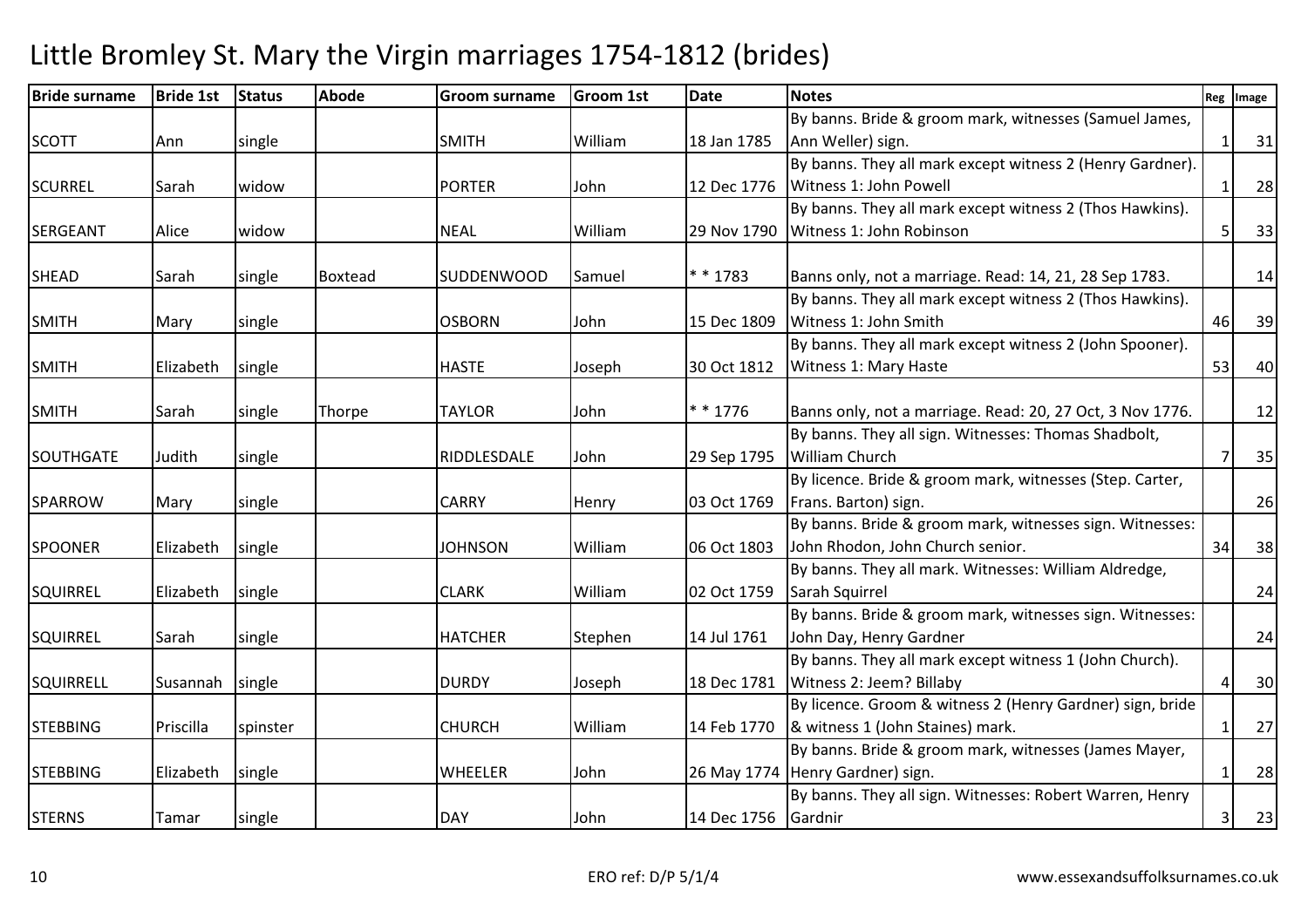| By Banns. Marital statuses in banns register. They all mark<br>except witness 2 (Henry Garner). Witness 1: John Pool<br>By banns. They all sign except the bride. Witnesses: Saml.<br>By banns. They all sign except witness 1 (Pillia? Tompson).<br>Marital statuses in banns register. Witness 2: John Bures<br>By banns. Bride & groom mark, witnesses sign. Witnesses: | 2<br>$\overline{2}$                                                                                                                                                                                                                                                                                                                                                                                                                                                                                                                                                                                                                                    | 27<br>23                                                                                |
|----------------------------------------------------------------------------------------------------------------------------------------------------------------------------------------------------------------------------------------------------------------------------------------------------------------------------------------------------------------------------|--------------------------------------------------------------------------------------------------------------------------------------------------------------------------------------------------------------------------------------------------------------------------------------------------------------------------------------------------------------------------------------------------------------------------------------------------------------------------------------------------------------------------------------------------------------------------------------------------------------------------------------------------------|-----------------------------------------------------------------------------------------|
|                                                                                                                                                                                                                                                                                                                                                                            |                                                                                                                                                                                                                                                                                                                                                                                                                                                                                                                                                                                                                                                        |                                                                                         |
|                                                                                                                                                                                                                                                                                                                                                                            |                                                                                                                                                                                                                                                                                                                                                                                                                                                                                                                                                                                                                                                        |                                                                                         |
|                                                                                                                                                                                                                                                                                                                                                                            |                                                                                                                                                                                                                                                                                                                                                                                                                                                                                                                                                                                                                                                        |                                                                                         |
|                                                                                                                                                                                                                                                                                                                                                                            |                                                                                                                                                                                                                                                                                                                                                                                                                                                                                                                                                                                                                                                        |                                                                                         |
|                                                                                                                                                                                                                                                                                                                                                                            |                                                                                                                                                                                                                                                                                                                                                                                                                                                                                                                                                                                                                                                        |                                                                                         |
|                                                                                                                                                                                                                                                                                                                                                                            |                                                                                                                                                                                                                                                                                                                                                                                                                                                                                                                                                                                                                                                        |                                                                                         |
|                                                                                                                                                                                                                                                                                                                                                                            |                                                                                                                                                                                                                                                                                                                                                                                                                                                                                                                                                                                                                                                        |                                                                                         |
|                                                                                                                                                                                                                                                                                                                                                                            |                                                                                                                                                                                                                                                                                                                                                                                                                                                                                                                                                                                                                                                        | 27                                                                                      |
|                                                                                                                                                                                                                                                                                                                                                                            |                                                                                                                                                                                                                                                                                                                                                                                                                                                                                                                                                                                                                                                        |                                                                                         |
|                                                                                                                                                                                                                                                                                                                                                                            | 23                                                                                                                                                                                                                                                                                                                                                                                                                                                                                                                                                                                                                                                     | 37                                                                                      |
|                                                                                                                                                                                                                                                                                                                                                                            |                                                                                                                                                                                                                                                                                                                                                                                                                                                                                                                                                                                                                                                        | 13                                                                                      |
|                                                                                                                                                                                                                                                                                                                                                                            |                                                                                                                                                                                                                                                                                                                                                                                                                                                                                                                                                                                                                                                        |                                                                                         |
|                                                                                                                                                                                                                                                                                                                                                                            |                                                                                                                                                                                                                                                                                                                                                                                                                                                                                                                                                                                                                                                        | 39                                                                                      |
|                                                                                                                                                                                                                                                                                                                                                                            |                                                                                                                                                                                                                                                                                                                                                                                                                                                                                                                                                                                                                                                        |                                                                                         |
|                                                                                                                                                                                                                                                                                                                                                                            |                                                                                                                                                                                                                                                                                                                                                                                                                                                                                                                                                                                                                                                        | 11                                                                                      |
|                                                                                                                                                                                                                                                                                                                                                                            |                                                                                                                                                                                                                                                                                                                                                                                                                                                                                                                                                                                                                                                        |                                                                                         |
|                                                                                                                                                                                                                                                                                                                                                                            |                                                                                                                                                                                                                                                                                                                                                                                                                                                                                                                                                                                                                                                        | 35                                                                                      |
|                                                                                                                                                                                                                                                                                                                                                                            |                                                                                                                                                                                                                                                                                                                                                                                                                                                                                                                                                                                                                                                        |                                                                                         |
|                                                                                                                                                                                                                                                                                                                                                                            |                                                                                                                                                                                                                                                                                                                                                                                                                                                                                                                                                                                                                                                        | 40                                                                                      |
|                                                                                                                                                                                                                                                                                                                                                                            |                                                                                                                                                                                                                                                                                                                                                                                                                                                                                                                                                                                                                                                        |                                                                                         |
|                                                                                                                                                                                                                                                                                                                                                                            |                                                                                                                                                                                                                                                                                                                                                                                                                                                                                                                                                                                                                                                        | 7                                                                                       |
|                                                                                                                                                                                                                                                                                                                                                                            |                                                                                                                                                                                                                                                                                                                                                                                                                                                                                                                                                                                                                                                        | 9                                                                                       |
|                                                                                                                                                                                                                                                                                                                                                                            |                                                                                                                                                                                                                                                                                                                                                                                                                                                                                                                                                                                                                                                        |                                                                                         |
|                                                                                                                                                                                                                                                                                                                                                                            |                                                                                                                                                                                                                                                                                                                                                                                                                                                                                                                                                                                                                                                        | 11                                                                                      |
|                                                                                                                                                                                                                                                                                                                                                                            |                                                                                                                                                                                                                                                                                                                                                                                                                                                                                                                                                                                                                                                        |                                                                                         |
|                                                                                                                                                                                                                                                                                                                                                                            |                                                                                                                                                                                                                                                                                                                                                                                                                                                                                                                                                                                                                                                        | 30                                                                                      |
|                                                                                                                                                                                                                                                                                                                                                                            |                                                                                                                                                                                                                                                                                                                                                                                                                                                                                                                                                                                                                                                        |                                                                                         |
|                                                                                                                                                                                                                                                                                                                                                                            |                                                                                                                                                                                                                                                                                                                                                                                                                                                                                                                                                                                                                                                        | 25                                                                                      |
|                                                                                                                                                                                                                                                                                                                                                                            |                                                                                                                                                                                                                                                                                                                                                                                                                                                                                                                                                                                                                                                        |                                                                                         |
|                                                                                                                                                                                                                                                                                                                                                                            |                                                                                                                                                                                                                                                                                                                                                                                                                                                                                                                                                                                                                                                        | 36                                                                                      |
|                                                                                                                                                                                                                                                                                                                                                                            | By banns. They all mark except witness 2 (Thomas<br>Banns only, not a marriage. Read: 9, 16, 23 Dec 1770.<br>By banns. Groom & witness 2 (John Church senior) sign,<br>By banns. Bride & groom mark, witnesses (Samuel Seger,<br>Banns only, not a marriage. Read: 28 Sep, 5 & 12 Oct<br>Banns only, not a marriage. Read: 1, 8, 15 Jun 1760.<br>Banns only, not a marriage. Read: 6, 13, 20 (month not<br>given). Margaret's marital status not in register.<br>By licence. They all sign except the bride. Witnesses: John<br>By banns. They all sign except witness 1 (William Porter).<br>By licence. They all sign. Witnesses: Robert Mixer, John | Banns only, not a marriage. Read: 17, 24 Sep, 01 Oct 1780.<br>39<br>13<br>47<br>5<br>21 |